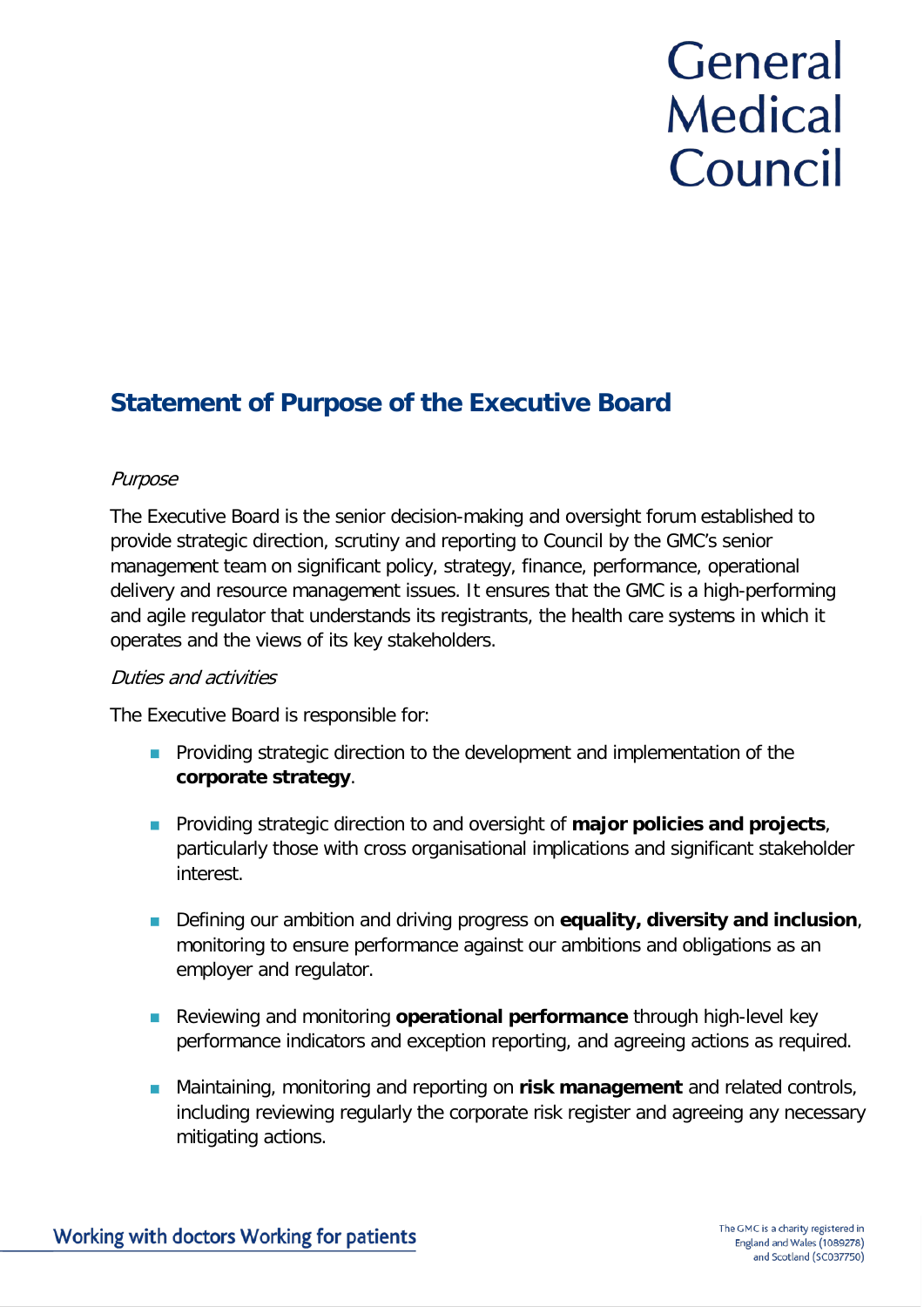- Agreeing, subject to Council's approval, the GMC's **business plan and budget** and any changes to the Annual Retention Fee, and agreeing other fees and charges as delegated by Council. This includes ensuring appropriate reporting and effective financial controls are in place and taking major in-year resource decisions that are required to support the delivery of the GMC's strategy.
- Considering **capacity and resource efficiency**, ensuring that the organisation is operationally fit for purpose and is resourced adequately to achieve its aims. This includes agreeing and reviewing operational policies that support delivery of the GMC's strategic aims (including finance, HR, IT, procurement and accommodation policies).
- **T** \* [now the responsibility of the People & Development Board]
- **Taking decisions in relation to the exercise of the rights, powers, duties and** discretion of the GMC under any staff **pension scheme**, on matters not reserved to Council and within the policy framework set by Council.
- Agreeing the approach the GMC's **regular performance review** by the Professional Standards Authority.
- Agreeing the draft trustees' **annual report and accounts** for consideration by the Audit and Risk Committee and Council.
- Considering, on an exceptions basis, the **performance of any trading subsidiary** of the GMC and agreeing any issues to escalate to Council and its committees as appropriate.
- Where necessary, **establishing groups** reporting to the Board to oversee the delivery of large scale change and efficiency programmes / projects and other highpriority, cross-organisational projects as may be required.

### Working arrangements

The Executive Board meets every month except August. The Board is chaired by the Chief Executive and attended by the GMC's senior management team, who comprise the membership of the Board, with the Assistant Director – Corporate and Assistant Director – Audit and Risk Assurance attending as observers. Other attendees will be invited as required to lead the discussion of relevant agenda items. The Executive Manager of the MPTS will be invited as required to participate in discussions that have an impact on or are otherwise directly relevant to the work of the tribunal service.

The Chief Executive agrees the agenda, and Directors are responsible for the quality and length of the papers, slides and other supporting documents produced by their teams. Any papers should follow the style of Council papers and information provided in these, and any